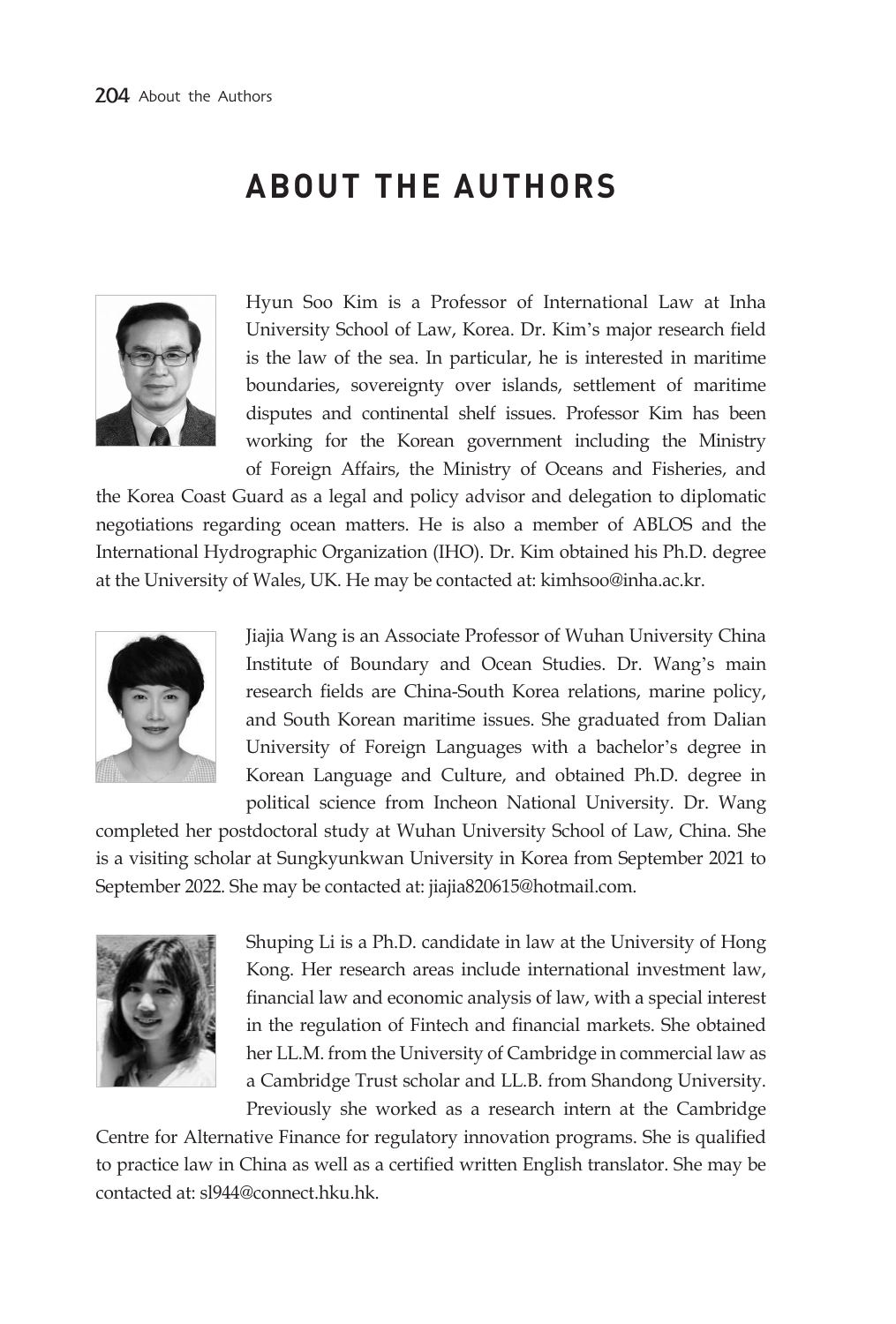

Wei Shen is KoGuan Distinguished Professor of Law at Shanghai Jiaotong University Law School. Professor Shen got Ph.D. (LSE), LL.M. (Cantab), LL.M. (U. Michigan), and LL.M. & LL.B. (ECUPL). He joined the New York Bar and was practicing law for a decade, mostly in Hong Kong on foreign direct investment, private equity and M&A. His main research interests include financial regulation, corporate governance, international investment law

and commercial arbitration. He has published more than 200 articles in Chinese and English journals. Professor Shen has authored many books including Chinese Business Law and edited book, Private Law in China and Taiwan-A Law and Economics Approach (2016). His article was cited by the Supreme Court of Singapore. He is an arbitrator with London Court of International Arbitration, Hong Kong International Arbitration Centre, Singapore International Arbitration Centre, Korean Commercial Arbitration Board (International), among others. He may be contacted at: shenwei@ sjtu.edu.cn.



Zuraini Ab. Hamid is a lecturer at International Islamic University Malaysia (IIUM). She was awarded LL.B.(Hons), MCL, and Ph.D. in Law from IIUM. She is the author of Criminal Advocacy: A Student's Guide (2020), Human Trafficking in Malaysia (2017) and Anti-Human Trafficking Laws in Malaysia (2017), and numerous articles published in national and international journals. She is actively involved in research related to human trafficking and

criminal law. From 2019 to 2021, she is recognized as one of IIUM's top researchers and a subject matter expert and qualified expert witness for human trafficking by the US Department of Justice. Dr. Hamid was formerly a Deputy Public Prosecutor at the Attorney General Chambers of Malaysia, Deputy Director of Harun M. Hashim Law Centre, Coordinator of AIKOL Postgraduate, and AIKOL ICT Coordinator. She may be contacted at: zurainihamid@iium.edu.my.



Nasser Khodaparast is currently an attorney (member of Iranian Central Bar Association) and legal advisor at National Iranian Oil Company (NIOC). He teaches at universities in Iran. Dr. khodaparast received his LL.B. from Qom University (Iran) and LL.M (International Law) and Ph.D. (Oil & Gas Law) from the University of Tehran. Dr. Khodaparast has published books and papers on international and energy law in domestic and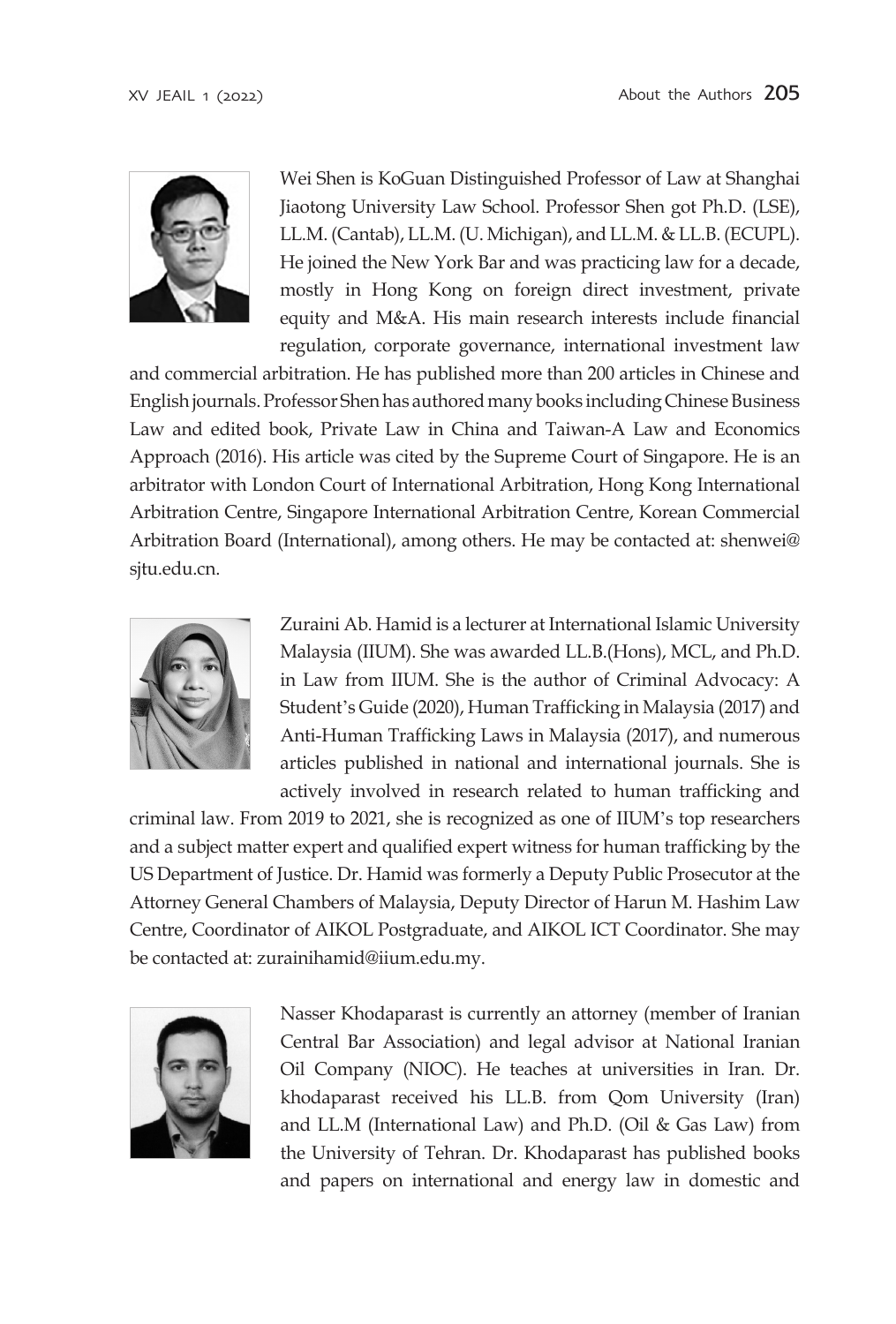international journals. His areas of expertise are oil and gas law, international sustainable development law, energy security, international economic sanctions and international trade law. He may be contacted at: N.Khodaparast@nioc.ir.



Chandaphan Suwijak is a Ph.D. candidate in International Space Law at Beijing Institute of Technology (BIT). He obtained LL.B. from Mae Fah Luang University and LL.M. from Chulalongkorn University, Thailand. After graduation, he began working as a Law Lecturer at Mae Fah Luang University School of Law. In 2016, he was awarded a scholarship by the Chinese Scholarship Council (CSC) for doctoral research project at the Beijing Institute

of Technology, China. Since early 2021, he has been appointed by the Geo-Informatics and Space Technology Development Agency: GISTDA, as a member of the National Working Group Committee on Coordination and Determination of the Roles of Thailand related to the United Nations Committee on the Peaceful Uses of Outer Space (UNCOPUOS). He may be contacted at: suwijak.cha@mfu.ac.th.



Ali Hussein Aldosari is an Assistant Professor of International Law at Kuwait University Faculty of Law. He completed his LL.B. at Kuwait University and LL.M. and Ph.D. at Bremen University, Germany. His Ph.D. thesis focuses on the International Monitoring of Presidential Elections in Turkey, Egypt, and Ivory Coast through the United Nations. Dr. Aldosari worked at the Kuwait State Audit Bureau before taking up his present position at

Kuwait University, and currently is also the Secretary-General of the Training Centre at the Kuwait Jurist Association. Professor Aldosari has participated in a number of international conferences and published research papers in the fields of human rights, anti-terrorism law and international administrative law. He may be contacted at: lawyer\_karate@hotmail.com.



Eric Yong Joong Lee is the President of YIJUN Institute of International Law as well as Professor of International Law at Dongguk University, Seoul, Korea. He is also a High and Foreign Expert of State (PRC) One Thousand Talent Program teaching and researching at Shanghai University of International Business and Economics. From May 2022, he is serving as the Editor of Springer's Book Series <International Law in Asia>. Dr. Lee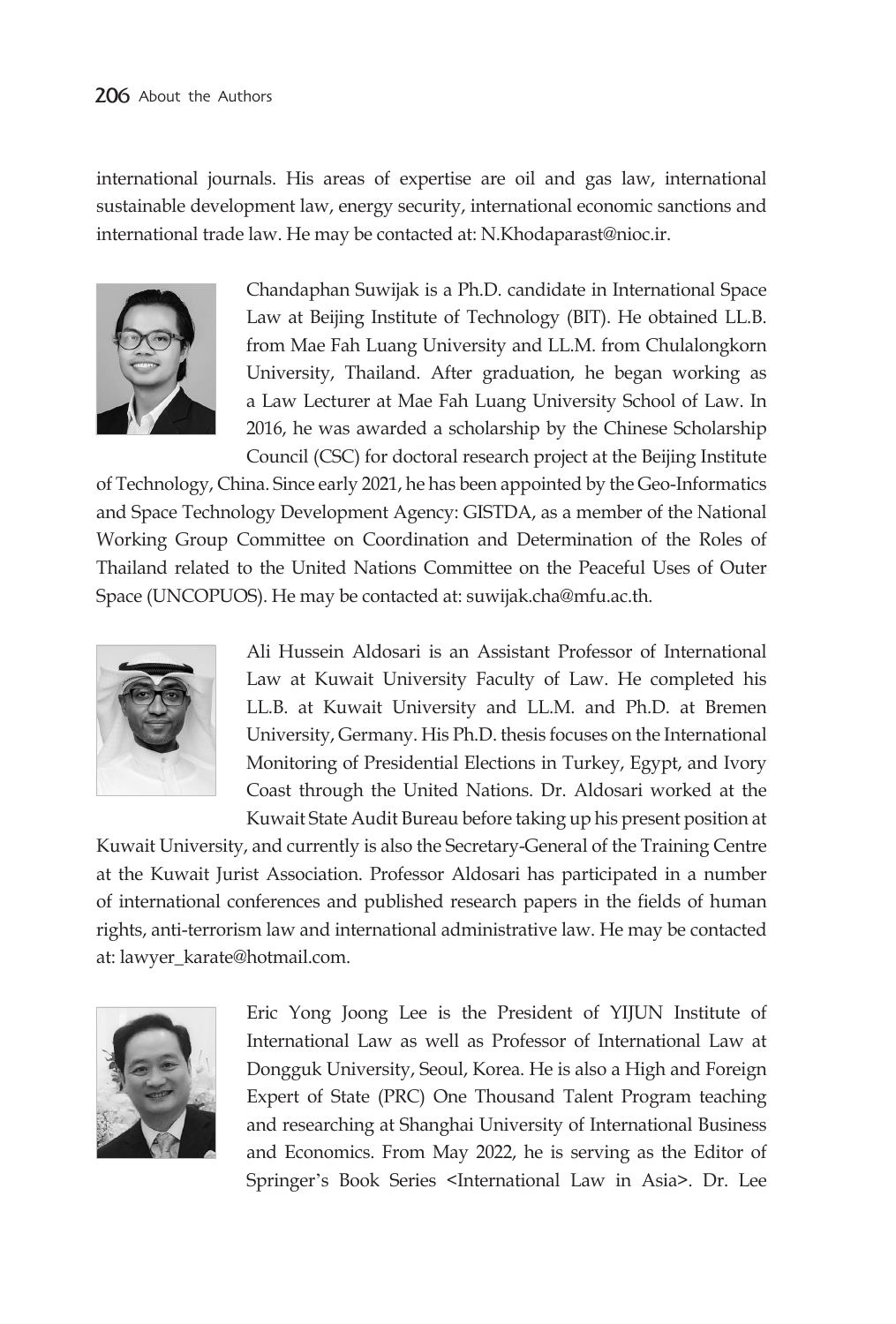obtained his A.B. (political science) and M.P.A. (public policy) from the University of Washington and Seoul National University, respectively. Then, he continued to study international law at Leiden University for LL.M. and completed his Dr.iur. under the supervision of Professor Peter Malanczuk at Erasmus University Rotterdam, The Netherlands. Professor Lee, an analyst of international law based on international relations, is an expert of international organization, international dispute settlement, and inter-Korean relations. He may be contacted at: grotian@hotmail.com.



Aidir Amin Daud was awarded Doctor in Law from Hasanuddin University in 2004. He is a senior lecturer at Faculty of Law, Hasanuddin University in Makassar, Indonesia. His main interests are Public International Law, International Law of the Sea and International Organization Law. His current focus is on maritime crimes. Dr. Aidir Amin Daud is a member of Indonesian Society of International Law Lecturers (ISILL). He may be contacted at: aidirad@icloud.com.



Marthen Napang is Professor of Law at Hasanuddin. University, Indonesia. He is interested in Public International Law, Law of the Sea, Law of Treaty and Humanitarian Law. He received Doctor in Law from Hasanuddin University in 2011. His current research focuses on the law of internationally organized crime, including transboundary international crime. Professor Marthen Napang served as a member of Expert Council of Indonesian Society of International Law Lecturers (ISILL).



Marcel Hendrapati is a Professor (emeritus) at Law Faculty, Hasanuddin. University, Indonesia. He teaches Public International Law, Law of the Sea and Law of Treaty. He received Doctor in Law from Hasanuddin University in 2013. His current research focuses on international law of the sea. Professor Hendrapati served as a member of Expert Council of Indonesian Society of International Law Lecturers (ISILL). He may be contacted at: mhendrapati@ yahoo.com.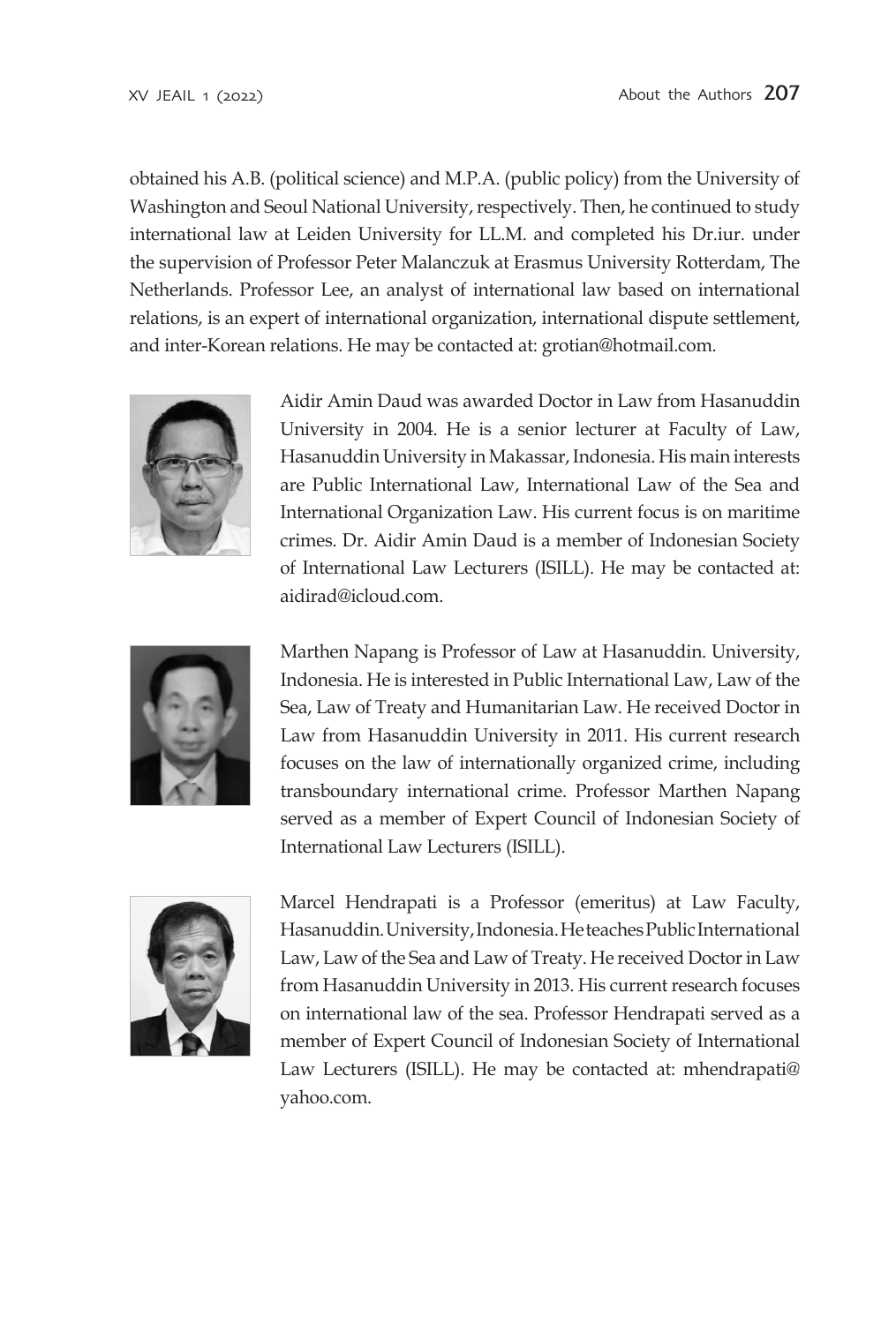

Christina Jones-Pauly earned Ph.D.(Comparative Law) at the University of London (SOAS) and a Juris Doctor from Harvard Law School. She was awarded the Rita E. Hauser Human Rights Fellowship at the Radcliffe Institute for Advanced Study of Harvard University. Dr. Jones-Pauly has also been named Islamic Law Research Scholar at Harvard Law School. She was Associate Law Professor (Wiss. Mitarbeit) at the University of Bayreuth and

the University of Bonn in Germany. She also served as team leader of the Danish Institute for Human Rights in the Denmark-Myanmar Programme for Human Rights at the Law Faculties of Dagon University and University of East Yangon, Myanmar. Christina has a long-standing research interest in the renewal and adaptation of Islamic laws and local customs affecting property rights, gender interaction, human rights, and procedural aspects of adjudication. One of her notable publications is: Women under Islam: Gender, Justice and the Politics of Islamic Law in Tunisia, Egypt, South Africa and Pakistan (London: Blooomsbury/IB Tauris, 2011). She may be contacted at: cj212@gmx.net.



Myint Zan obtained a Bachelor of Arts and Bachelor of Laws degrees from Rangoon University, Burma, and Master of Laws from the University of Michigan as well as Australian National University. He was award Ph.D. from Griffith University in Australia. From 1989 to 2016 he taught law and law-related subjects in various universities in Malaysia, Australia, the South Pacific and the United States. He has published over 90 academic articles

and book chapters mainly on Burmese law, legal history, Asian law, international law, comparative law and human rights law as well as a few essays on literature and philosophy in the journals published in Australia, India, Italy, Malaysia, New Zealand, Singapore, the United Kingdom, the United States and Vanuatu. He can be contacted at: myintzan@yahoo.com.au.



Gang Tang is currently a Ph.D. candidate in Wuhan University Institute of International Law, China. He received his Bachelor degree in Foreign Language and Literature and LL.B. from Wuhan University of Science and Technology. He received an LL.M. in International Law from Kunming University of Science and Technology. His research interests include international law and the law of the sea. He has published over 20 research articles